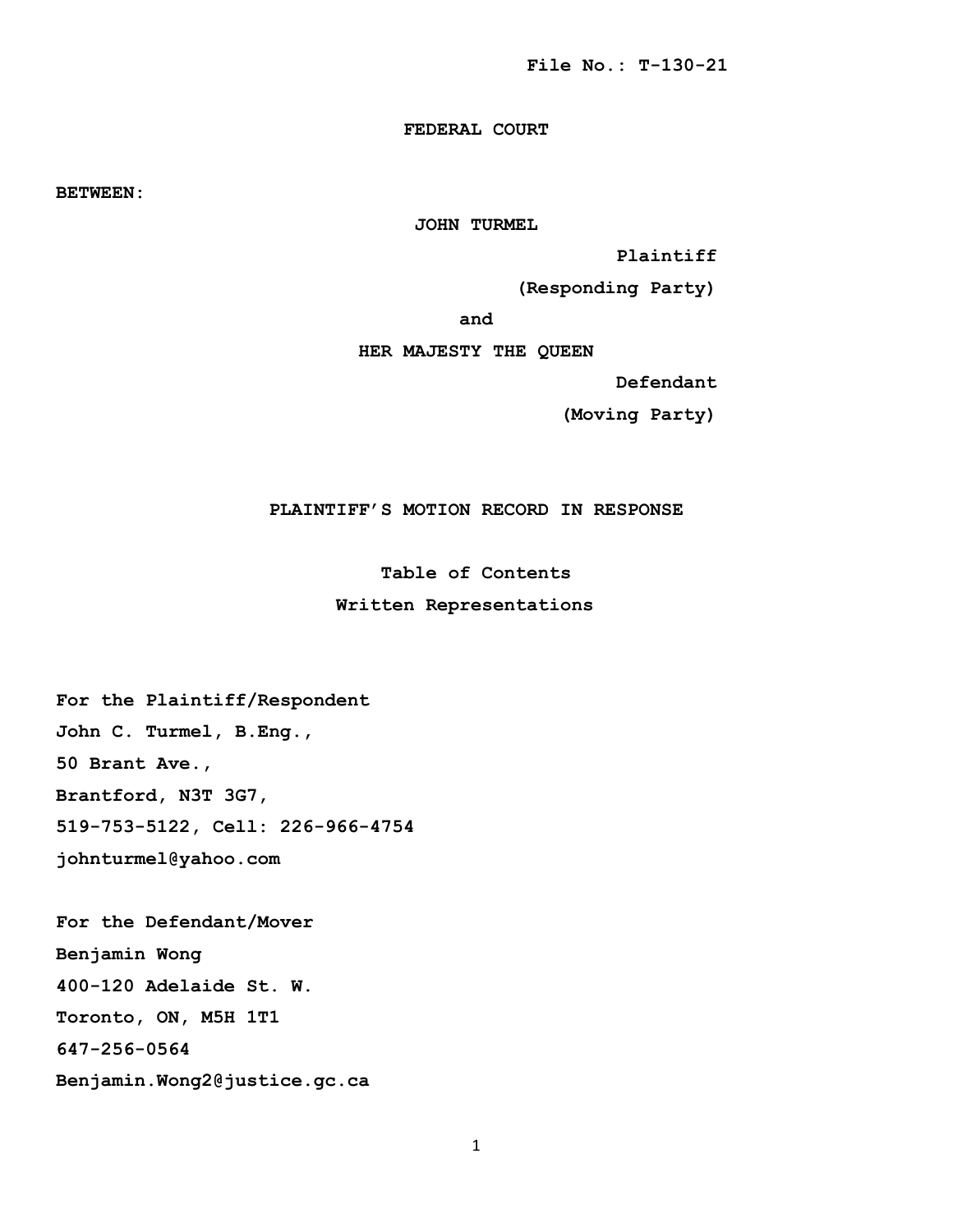# **FEDERAL COURT**

**BETWEEN:**

**JOHN TURMEL**

 **Plaintiff**

 **(Responding Party)**

**and**

**HER MAJESTY THE QUEEN**

 **Defendant**

 **(Moving Party)**

## **PLAINTIFF'S WRITTEN REPRESENTATIONS**

**1. The Crown wrote:** 

**a) ALLEGATIONS AGAINST MAIN ACTORS** 

 **For example, the claim includes:**

 **(a) lengthy allegations against third parties such as the World Health Organization, Dr. Anthony Fauci, Bill Gates, Facebook, Youtube, and the Province of Ontario;**

**2. WHO miscompared the metrics to hype the threat. Fauci is the face of the hoax. Bill Gates smeared the alternative HCQ without which the vaccine would not have received experimental authorization. Facebook and Youtube have censored the truth. Ontario shut the schools over 1 death!** 

**b) SHAM-VIRUS, SHAMDEMIC, EXAGGERATED PLAGUE, SCAMDEMIC** 

 **(b) references to COVID-19 as a "sham-virus," "Shamdemic," "exaggerated plague" and "scamdemic;"**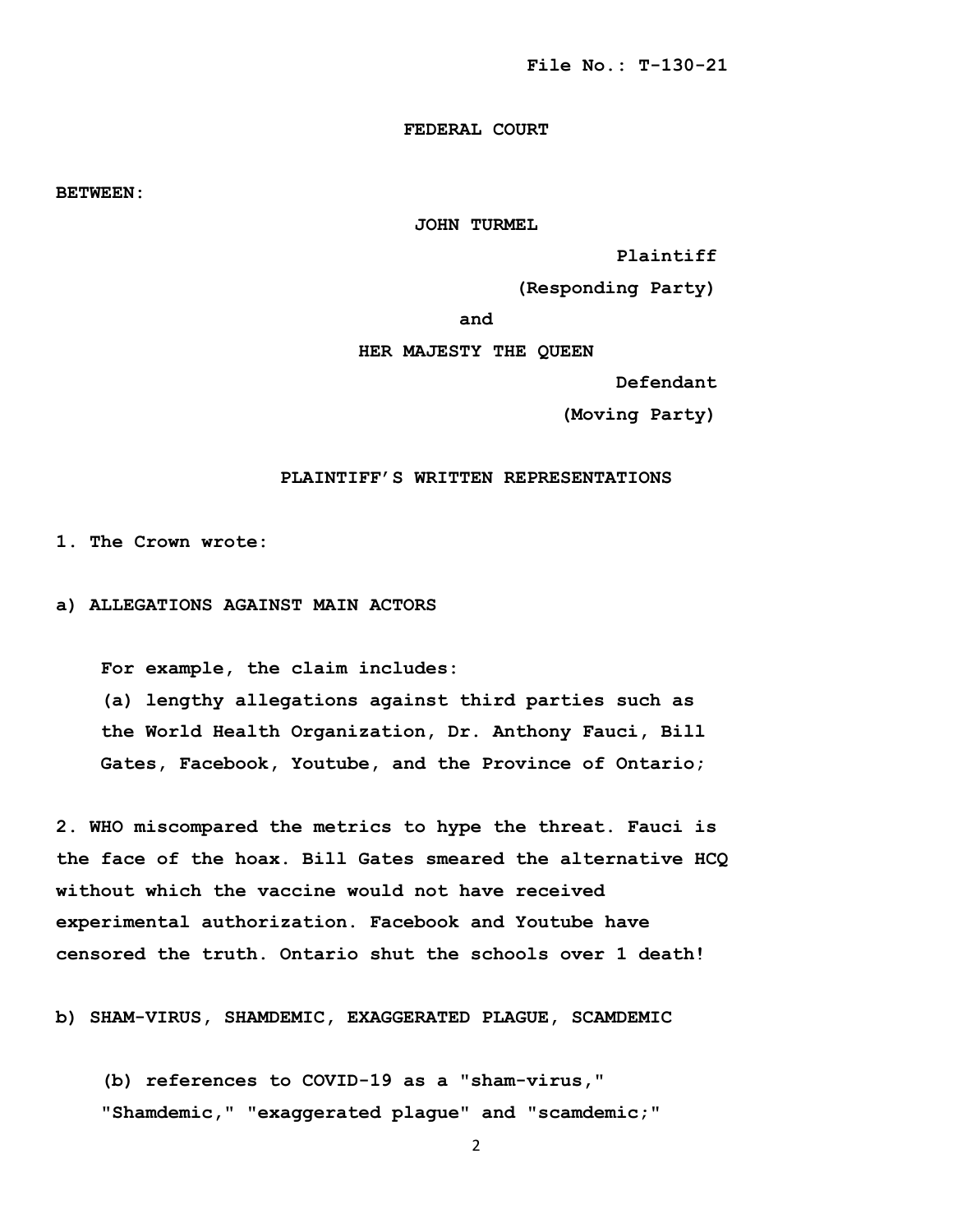**3. What else to call a 1/3 flu hyped into a 34-times worse plague but a "sham-virus," "Shamdemic," "exaggerated plague" and "scamdemic?"**

### **c) FUDGE DATA**

 **(c) allegations such as "The only way to cover up when deaths do not match exaggerated expectations is to fudge the statistical Cases and Fatalities data," "the Prime Minister and his Government have been duped" and "It's the same persuasion technique as Global Warming;"** 

**4. If the mini-virus isn't going to kill many, the cases and deaths have to be exaggerated to scare the prey. The Prime Minister is duped by the Apple Orange comparison. Like he's duped over global warming.** 

**d) DIATRIBES AGAINST EVIL CABAL** 

 **(d) lengthy diatribes, such as "What kind of evil cabal would use global media and medical establishments to hype a mini-virus a hundredfold with an Apple-Orange comparison into an imaginary plague to convince a gullible world into shutting down life-support systems and imposing famine on a quarter billion people and innumerable woes on many hundreds of millions more? Why condemn so many to death on a cross of hype? Qui bono? Who benefits? Personal Protection Equipment producers, Skip-the-Dishes delivery come to mind but vaccine companies seem to have most to gain by an exaggerated scamdemic."**

**5. A diatribe against the evil cabal that would consign millions to a cytotoxic jab? Same who put fluoride in our**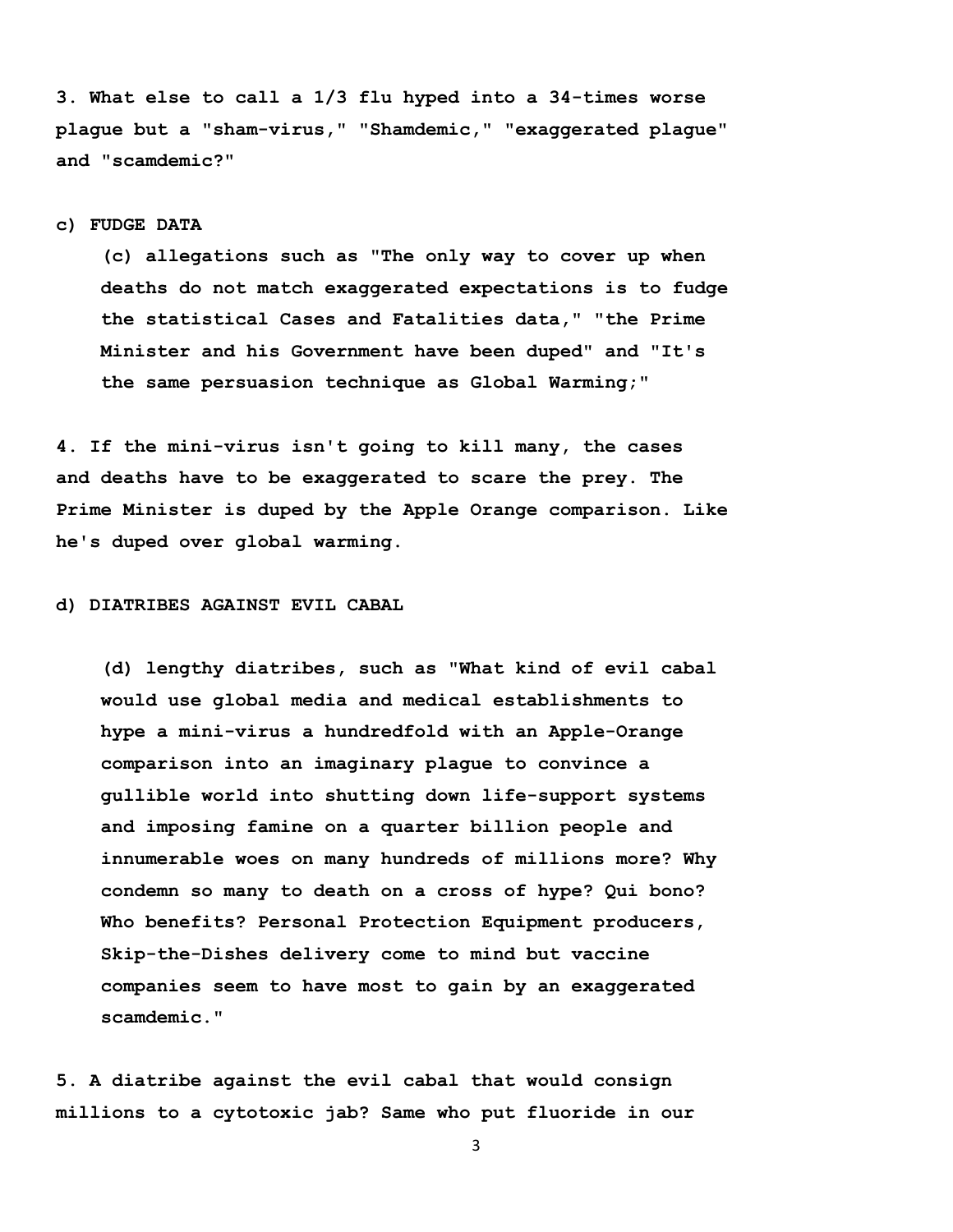**water, a cabal powerful enough to make Lancet and New England Journal of Medicine blow their credibility by publishing and having to retract a false attack on HCQ.** 

#### **CONTRARY TO RULES OF PLEADING, NO FACTS**

 **41. Contrary to the rules of pleading, and utterly fails to set out a concise statement of material facts in support of the plaintiff's causes of action.** 

**6. Affidavits filed before the Statement of Defence is filed would be contrary to the rules of pleading.** 

**1) WHO EXAGGERATING** 

 **5. The claim alleges that the World Health Organization is exaggerating COVID-19 fatality rates,** 

**7. On Mar 4 2020 it is alleged the Toronto Star reported: WHO said the latest mortality rate for the virus is 3.4%. This is well above the seasonal flu, which has a mortality rate of under 0.1%.**

**2) ONLY 1/230,000 CANADIANS HAVE DIED**

 **that only 1 in 230,000 Canadians have died of COVID-19.** 

**8. It's "only 1 in 230,000 Canadians "not in long-term-care" who died. 166 "deaths not in "long-term-care" divided by 38 million Canadians can be worked out in long division in our affidavit. To a low-tech lawyer, the result of a division is an allegation, not a fact. Science disagrees.**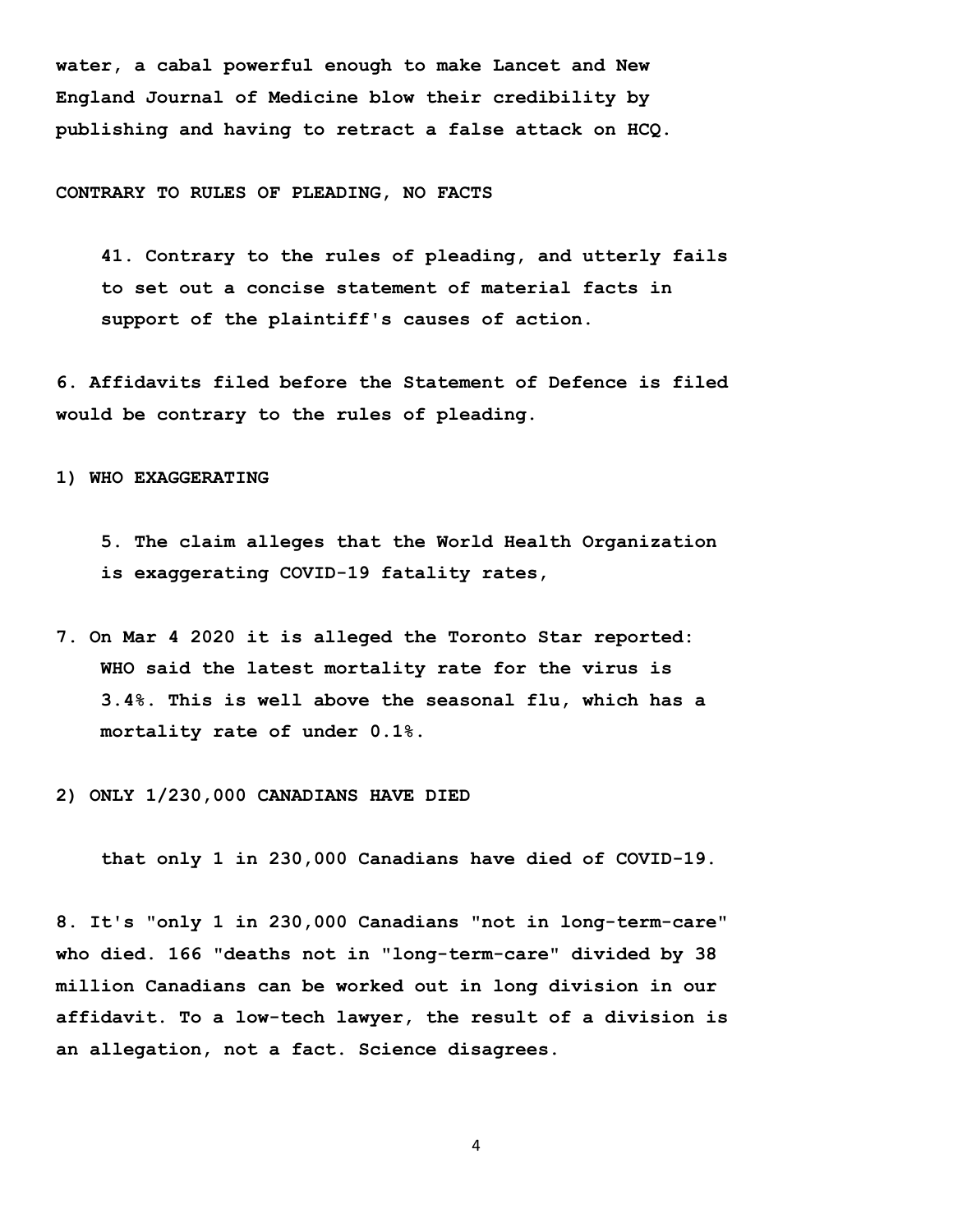**It alleges that COVID-19 is a "man-made virus, albeit a very mild one,"** 

**9. Dr. Luc Montagnier, Nobel Prize winner for discovering HIV, alleges Covid has HIV inserts in its genome. A recent article notes scientists in India reported the same but the article was withdrawn after threats from Dr. Fauci.** 

**4) MOST DEATHS IN LONG-TERM-CARE** 

 **that most COVID-19 deaths were in long-term care homes.**

**10. CTV reported that 10,781 of 10,947 died in Long-Term-Care. Division provides an allegation of 98.48%. My affidavit can do the long division to get 98.5%. Whether 98.48% being "most" is an unproven allegation or not can be argued.** 

**5) ASYMPTOMATIC TRANSMISSION NOT RARE, VERY RARE** 

 **It alleges that asymptomatic transmission of COVID-19 is rare,** 

**11. WHO said "very rare," which is closer to the "None documented" WHO had previously reported and to the ZERO of ten million tested by Wuhan.** 

**6) SEVERAL PARAGRAPHS ON FLU STATISTICS and provides several paragraphs of statistics comparing COVID-19 mortality rates to those associated with the flu.**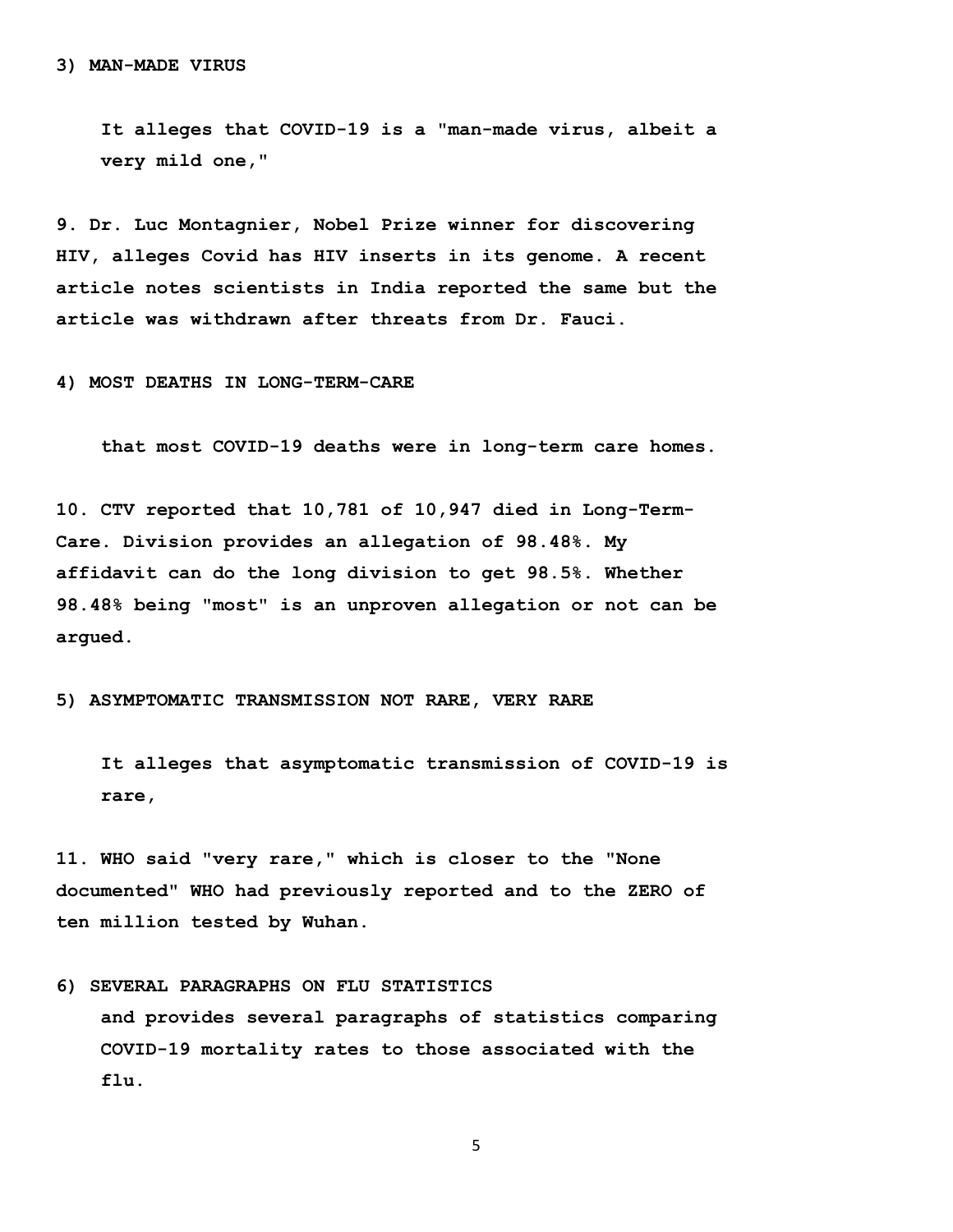**12. It was 12 pages of analysis, not several paragraphs. COVID-19 CFR rates were compared to the Flu IFR rates to exaggerate the threat. So it's not me providing the stats comparing C19 to Flu, the world health authorities did.** 

## **7) CDC DEATH CERTIFICATE GUIDELINE CHANGES**

 **6.. It refers to alleged changes by the American Centres for Disease Control and Prevention to its death certificate guidelines,** 

**13. The CDC "on March 24 2020 upped "from Covid" over "from lightning" on death certificates!" is the alleged change that should be easy to prove.** 

#### **8) HCQ ALTERNATIVE SUPPRESSION**

 **as well as an effort by the mainstream media to suppress "HydroxyChloroQuine HCQ" as an alternative to "a Bill Gates-funded Oxford Recovery HCQ test", which the claim alleges is "deliberate malevolence."**

**14. Losing 32 times more patients with 9.6 grams overdoses compared to the successful 1-gram protocol used in France would qualify as suppressing a hopeful alternatives, "deliberate malevolence."** 

#### **9) PCR TEST FALSE POSITIVES**

**15. Canada omitted the allegation the PCR tests had been set too sensitive to produce all the false positives.**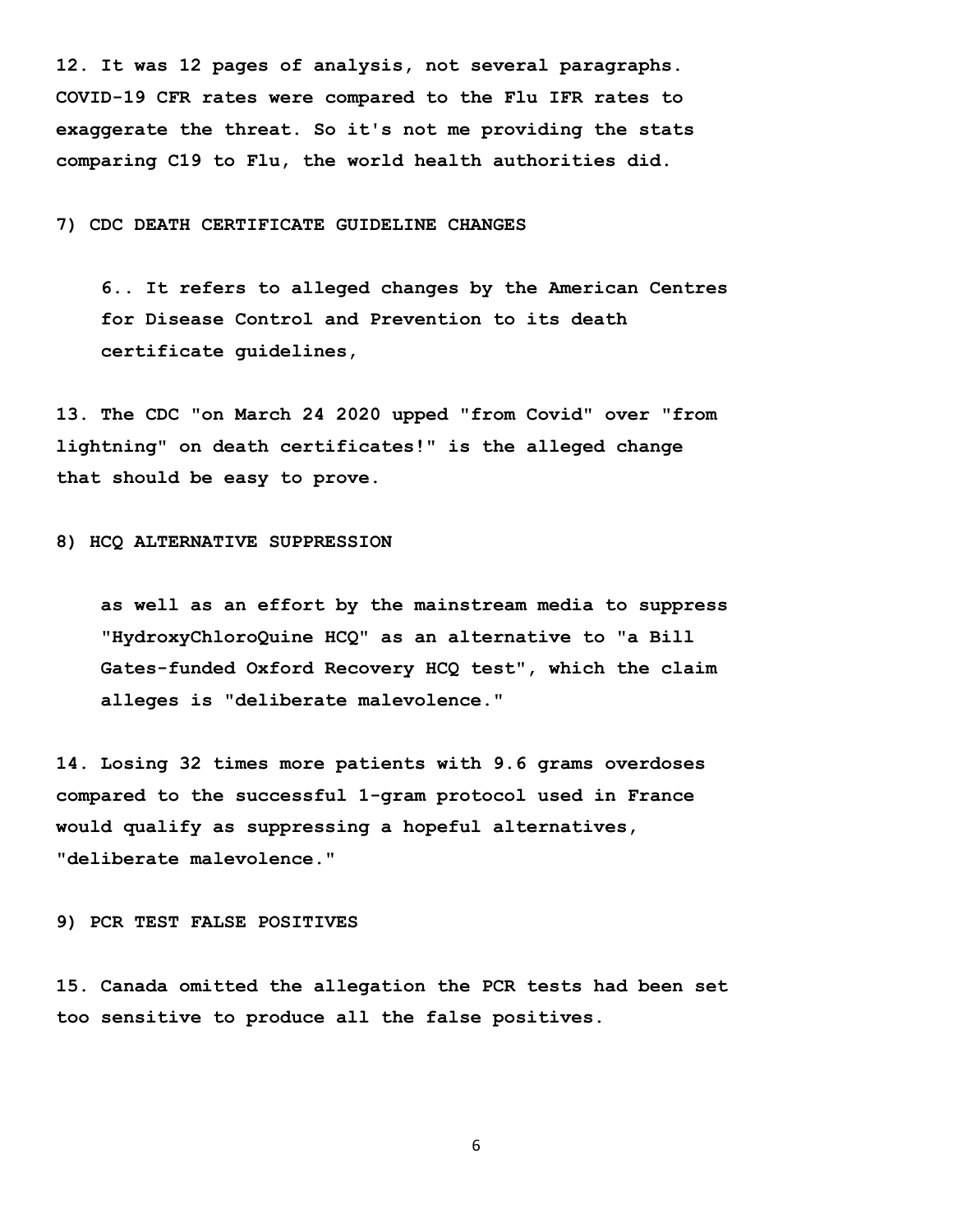**7. The claim alleges that social media platforms, such as Twitter, Facebook, Youtube, and Disqus, have "instituted draconian censorship policies," and that doctors protesting COVID-19 measures are being "defamed by Big Brother at [the Associated Press] and Facebook."**

**16. The COVID-19 injections have emergency use authorization only, which can only be granted if there are no safe and effective remedies available. Such remedies do exist, but have been actively censored and suppressed. I have suffered the personal censorship of having had 4 videos taken down by Youtube without indicating what violated their community standards.** 

### **11) RESTRICTIONS INCLUDE**

 **8. The claim alleges that "Covid-Mitigation restrictions include lockdowns & curfews, quarantines, mandatory masks, mandatory social distancing, mandatory vaccine, mandatory immunity card for public services."**

**17. Canada does not say it disagrees.** 

**12) LOCKDOWN PAIN FOR GAIN NOT SUPPORTED BY EVIDENCE** 

 **It alleges that "lockdown gain does not justify lockdown pain" and that lockdown measures are not supported by evidence, and have increased "suicides, murders, abuses, addictions, [and] truancy."**

**18. Canada does not say it disagrees.**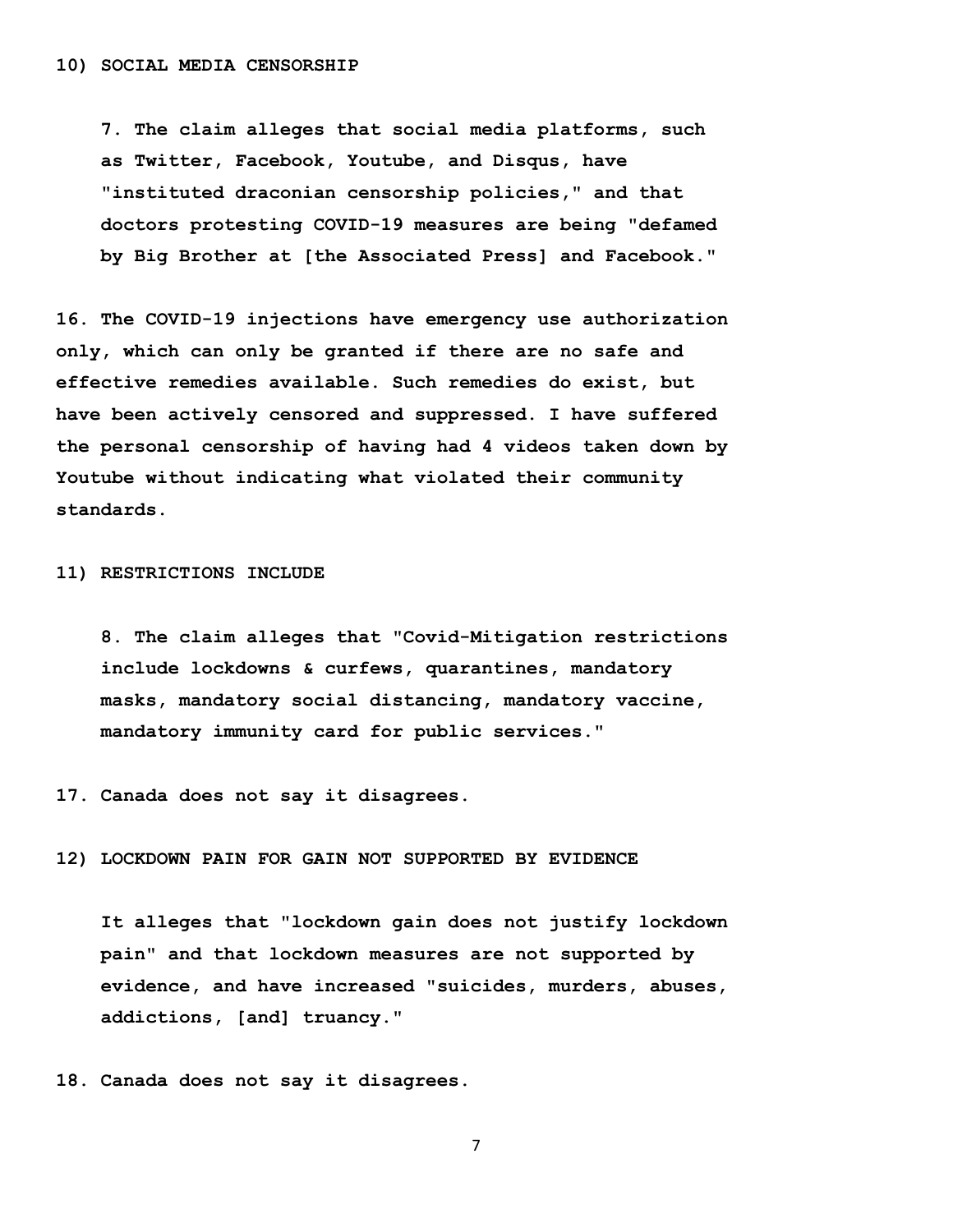**9. The claim alleges that COVID measures have resulted in line-ups at stores, higher prices, stress, neighbors "snitching" on neighbours, and lost friendships due to "accusations of deniers putting alarmists at risk from the invisible plague,"10 and that:**

 **Such restrictions on civil liberties to mitigate a sham-virus are an arbitrary, grossly disproportional, conscience-shocking violation of the Charter Section 2 right to freedom of peaceful assembly and association is gone, S.6 right to [m]obility, S.7 right to life, liberty and security, S.8 right to be secure against unreasonable search or seizure, S.9 right to not to be arbitrarily detained or imprisoned, S.12 right to not be subjected to any cruel and unusual treatment or punishment, not in accordance with the principles of fundamental justice.**

**19. Canada does not say it disagrees.** 

#### **14) ONTARIO REACTION**

 **10. The claim specifically refers to the Ontario government's declaration of an emergency and "Stay-At- Home" order enacted under s 7.0.1(1) of the provincial Emergency Management and Civil Protection Act, and alleges that Ontario has closed schools despite only one COVID-19 death among children under 20 between January 15 and July 13, 2020.**

**20. Canada does not say it disagrees that only 1 child died.**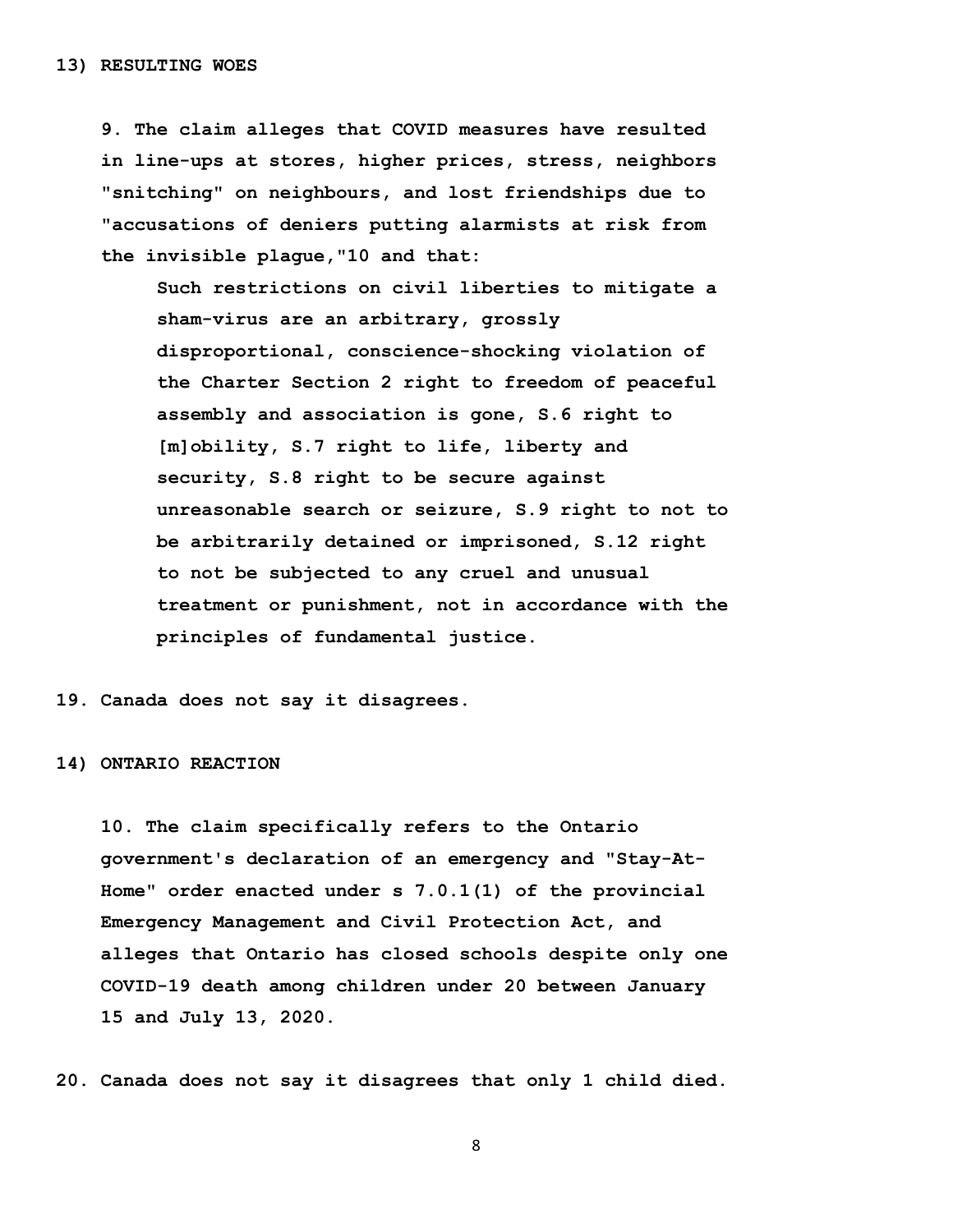**11. The claim refers to a statement by the Prime Minister describing the requirements for international travellers arriving by air to produce a negative COVID- 19 test before entering Canada, for all travellers to quarantine upon entering Canada, and the potential for "fines and prison time" for not following these requirements. It alleges that "The Prime Minister and his Government have been duped," and that "Restrictions on civil liberties are not warranted for a Covid threat if they are not warranted for the tenfold deadlier Flu threat."**

**21. Trudeau falling for an Apple Orange comparison is being duped into imposing restrictions that are not even warranted for the tenfold deadlier Flu threat.**

**16) CABAL BENEFITS**

 **12. The claim asks the rhetorical question "Who benefits?," and alleges that "Personal Protection Equipment producers, Skip-the-Dishes delivery come to mind but vaccine companies seem to have most to gain by an exaggerated scamdemic."**

**22. Who could benefit from suckering people into thinking a mini-flu is a plague 34 times deadlier than the Flu where you need a vaccine to get out of lockdown when it was only a third of the death rate of the Flu.** 

**17) VACCINE SCAM** 

 **13. The claim alleges that the vaccine promotion is a "scam", and that some would prefer alternatives**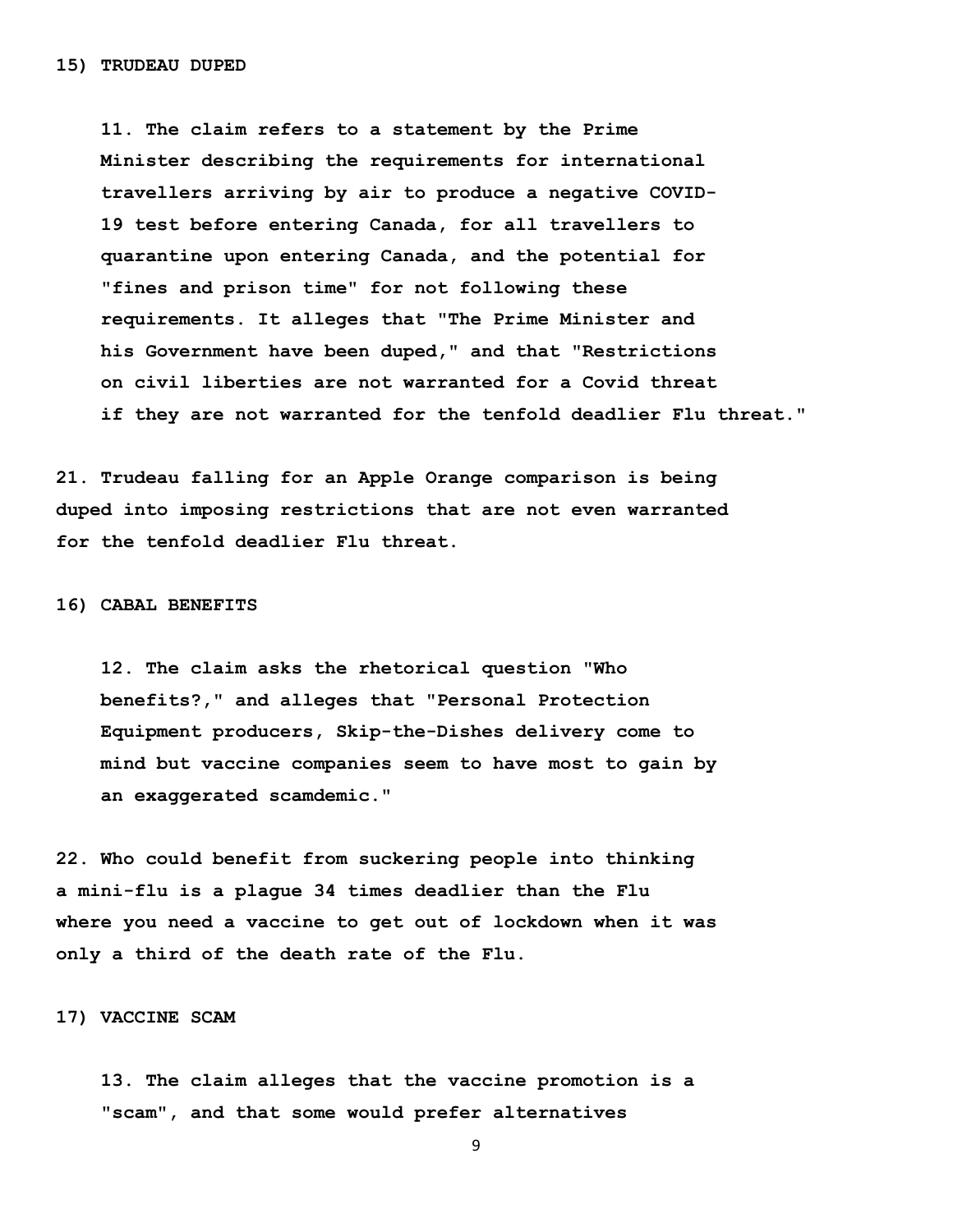**including "drinking the waters of your own cistern", vitamins, and supplements.**

**23. If the virus is 1 third the danger of the Flu, then vaccines to deal with the hoax are a scam too.** 

**18) \$2 TRILLION OWED** 

 **14. The claim also alleges that the government owes Canadians \$2 trillion in compensation, which it could pay by borrowing "new interest-free credits from the Bank of Canada."**

**24. The claim does not we are owed \$2 trillion. I notes Canada paid \$2 trillion in taxes for interest over 45 years so they could pay \$2 trillion in damages for being duped over 45 years too. The \$2 trillion came from past results, not my estimate of requested damages. The final number could be more, it could be less.** 

**ALLEGATIONS PRESUMED TRUE BUT...** 

 **24. Finally, while courts must generally accept the facts pleaded as true for the purposes of a motion to strike, they are not required to accept speculation, bald allegations or conclusory statements of law dressed up as facts.** 

**25. So presuming all the allegations can be proven true, the Crown says:** 

**NO PROVINCIAL JURISDICTION** 

 **1) No Jurisdiction To Grant Relief In Relation To Provincial COVID-19 Measures**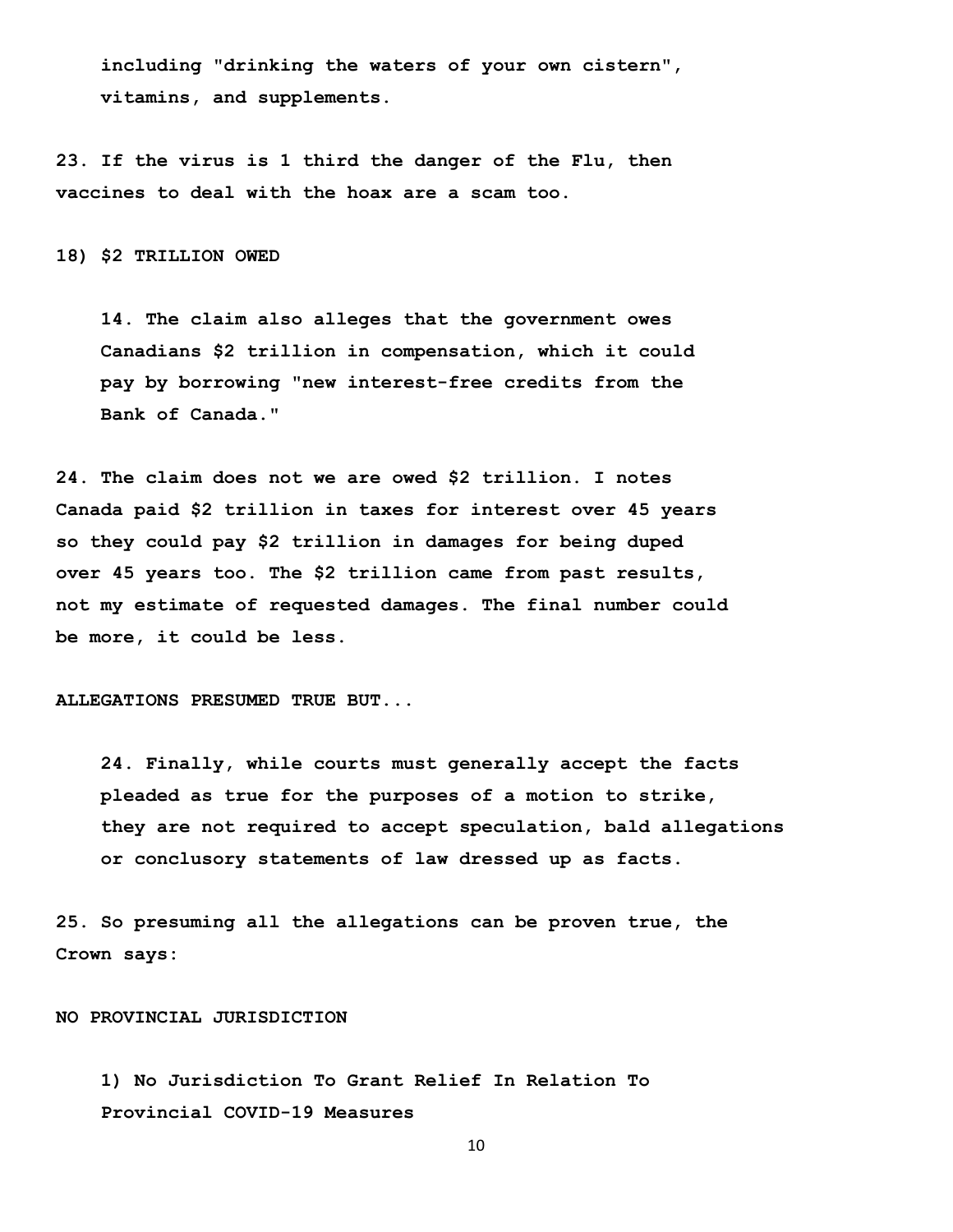**26. I'm happy striking the Federal restrictions first. I'm only focused on Federal measures expecting the lesser jurisdictions to follow once the hoax is established. If the threat is proven an exaggerated hoax, then none of the other federal restrictions are warranted either.** 

 **Ontario, or Quebec's former curfew requirement - they are also provincial or municipal measures and are similarly beyond this Court's jurisdiction.**

**27. If the provinces want to keep them once it's proven they're not needed, it is beyond this Court's jurisdiction.** 

**NO CAUSE WITH NO FACTS** 

 **2) The Claim Discloses No Reasonable Cause of Action 18.. While this Federal Court has clear jurisdiction to grant relief in respect of these FEDERAL measures, as detailed below, the claim does not contain facts capable of establishing that these measures infringe the plaintiff's Charter rights.**

**28. The Crown spends many paragraphs detailing how facts are necessary to understand what the allegations prove but seems to have ignored the Rules about when facts must be filed. The Court Rules show that:** 

 **RULE 171 Pleadings**

 **171 The following pleadings may be filed:**

 **(a) in respect of an action,**

 **(i) a statement of claim, in Form 171A,**

 **(ii) a statement of defence, in Form 171B, and**

 **(iii) a reply, in Form 171C**

 **days of the Statement of Claim.**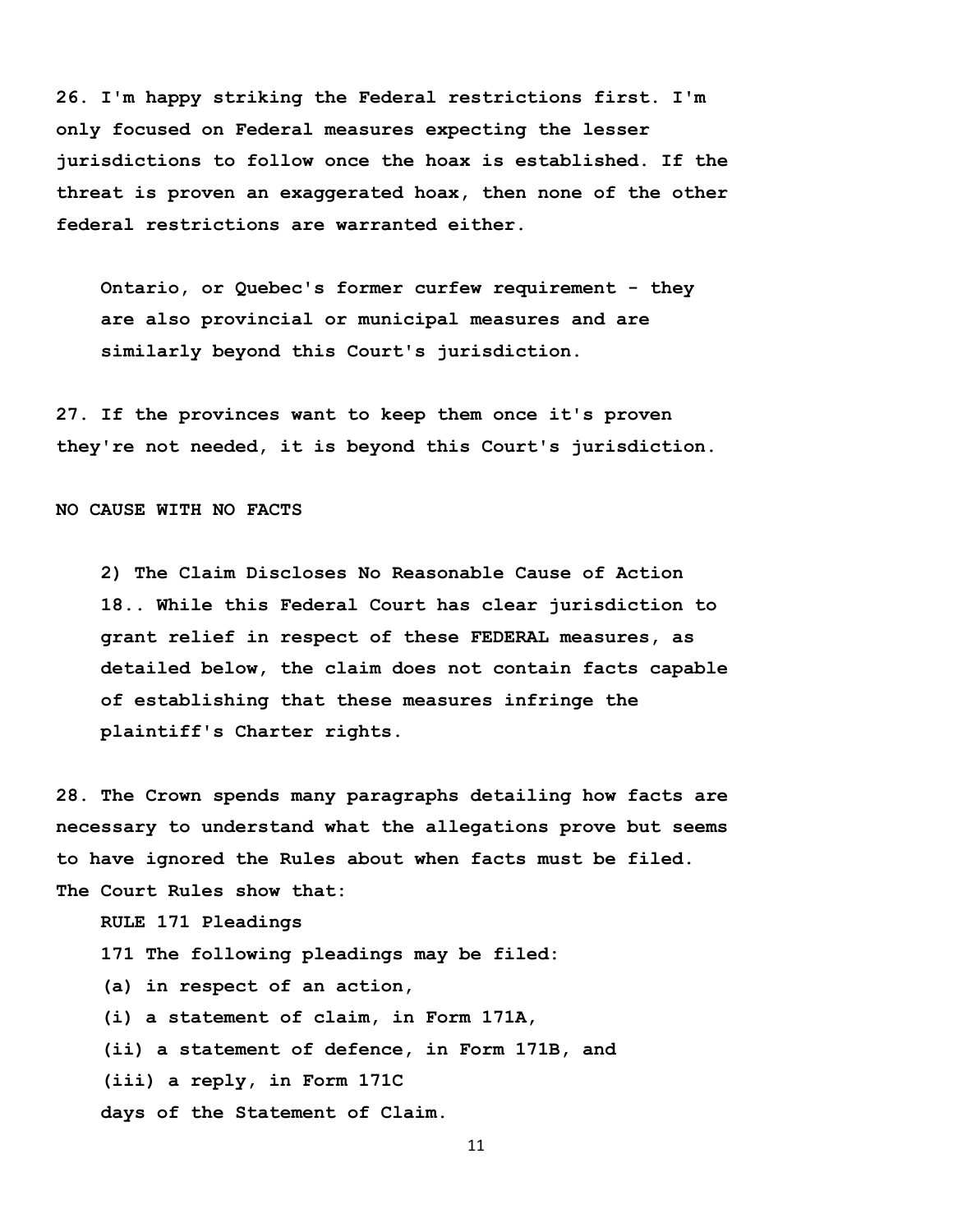#### **RULE 223(1)**

 **223(1) Every party shall serve an affidavit of documents on every other party within 30 days after the close of pleadings.**

**29. Canada has failed to file a Statement of Defence. It is premature to bemoan not having the facts before the facts are due. What the Crown seems to miss is that the statistics are the facts. To the Crown, 166 divided by 38,000,000 being 1/230,000 is not a fact but an allegation. It is alleged 38,000,000 divided by 166 is 228,916, not yet an established fact. Whether 98.5% is "most" or not can be argued forever.** 

## **RELIANCE ON FACTS OF OTHERS**

 **23... Plaintiffs cannot rely on facts applicable to other individuals to support an alleged infringement of their individual Charter rights, and it is instead incumbent on the plaintiff to demonstrate that the elements of each alleged Charter infringement are met in their individual circumstances.**

**29. If the other plaintiffs had not been stayed, I could rely on the facts applicable to others since they filed the same template except for their personal facts. Only the stats are the same. The only reason I cannot rely on their facts is because Defendant had the others stayed. I may not exemplify all the woes cited but I'd bet some of the other 76 plaintiffs whose actions are stayed do. The law infringes everyone but once I'm singled out, they want to limit discussion on how they infringe on me in particular. That's why they don't want us all together and got us split apart.**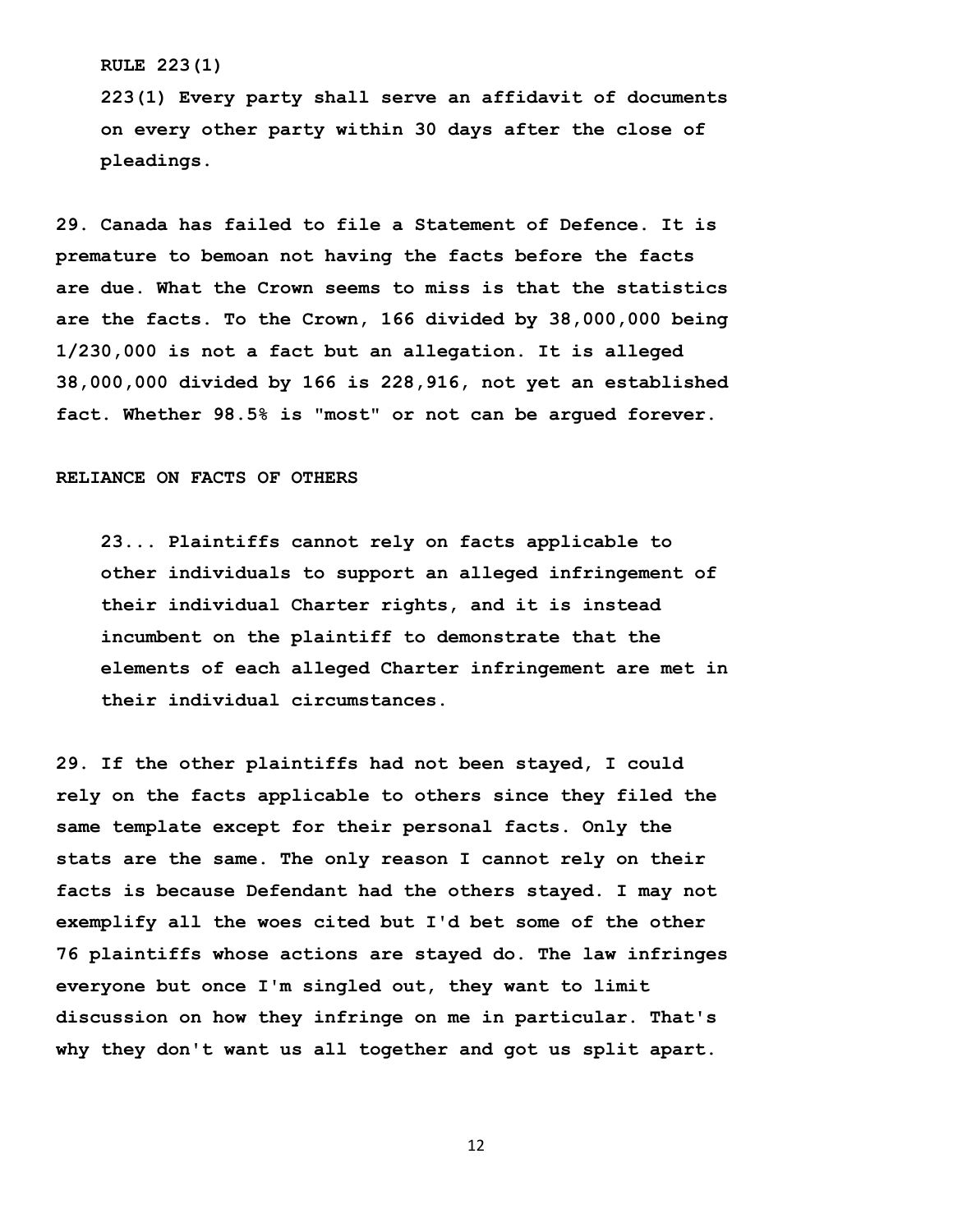**Para.24: speculation, bald allegations or conclusory statements of law dressed up as facts.. Para.37: bald and irrelevant assertions, opinions, and conclusions. Para.38: scandalous, frivolous, and vexatious if it: (b) includes statements that are irrelevant, incomprehensible, and inserted for colour; (c) is replete with extreme and scandalous allegations that are unsubstantiated; or (d) is overly-long, unwieldy and repetitive. Para.39: Prolixity, repetition and the bare pleading.. Para.40: irrelevant and incomprehensible statements as well as spurious, extreme and scandalous allegations. Para.41: "unwieldy and non-compliant,"** 

**31. Not one allegations has been linked to any such deficiency. It is not enough to make a list of possible derogations without linking them to any allegation. There is no indication which allegations are considered speculation, bald allegations or conclusory statements of law dressed up as facts, bald and irrelevant assertions, opinions, and conclusions, irrelevant, incomprehensible, and inserted for colour, extreme and scandalous allegations that are unsubstantiated; or overly-long, unwieldy and repetitive, irrelevant or incomprehensible statements as well as spurious, extreme or scandalous allegations, unwieldy and non-compliant. Such deficiencies of being overly-long, unwieldy and repetitive are amusing when engineers are masters of KISS (Keep It Super Simple) and take pride in being short, to the point and saying it once.**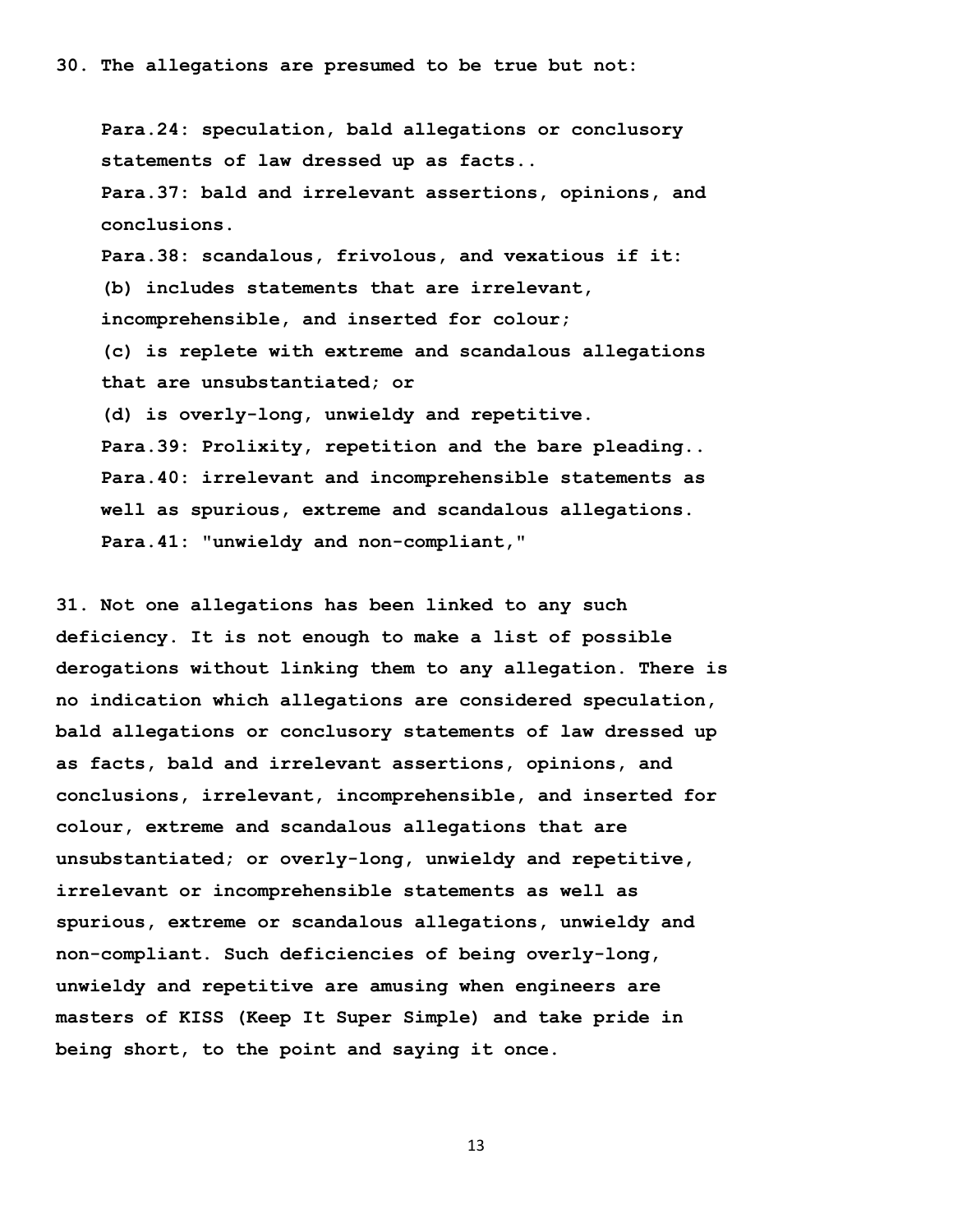**24. Rule 181 requires particularization of every allegation, especially for allegations of malice or fraudulent intention.**

**32. The one mention of deliberate malevolence that furthered the Covid panic was due to suppressing hopeful alternatives in particular.** 

**NO LINK BETWEEN COVID MEASURES AND HARMS SUFFERED**

 **25. The claim fails to meet these basic requirements of pleadings.** 

**33. The pleadings are not yet closed.** 

 **While it alleges that COVID-19 measures have resulted in harms such as "suicides, murders, abuses, addictions, [and] truancy," "stress from the distress shown by many," and "neighbours snitching on neighbours," it provides no material facts that establish a link between COVID-19 measures and the harms alleged, nor does it allege that the plaintiff has personally suffered these harms.**

**34. The Lead Plaintiff may not have suffered all the harms but some of the 77 plaintiffs have.** 

**35. So the Crown motion listed all our allegations, called them deficient, and did not say how. If The Crown had said: - "Your C19 3.4% CFR was not compared to Flu 0.8% IFR," I could provide an affidavit proving it more.** 

**- "Wuhan did not test 10 million and find zero asymptomatic transmission," I could prove it more.**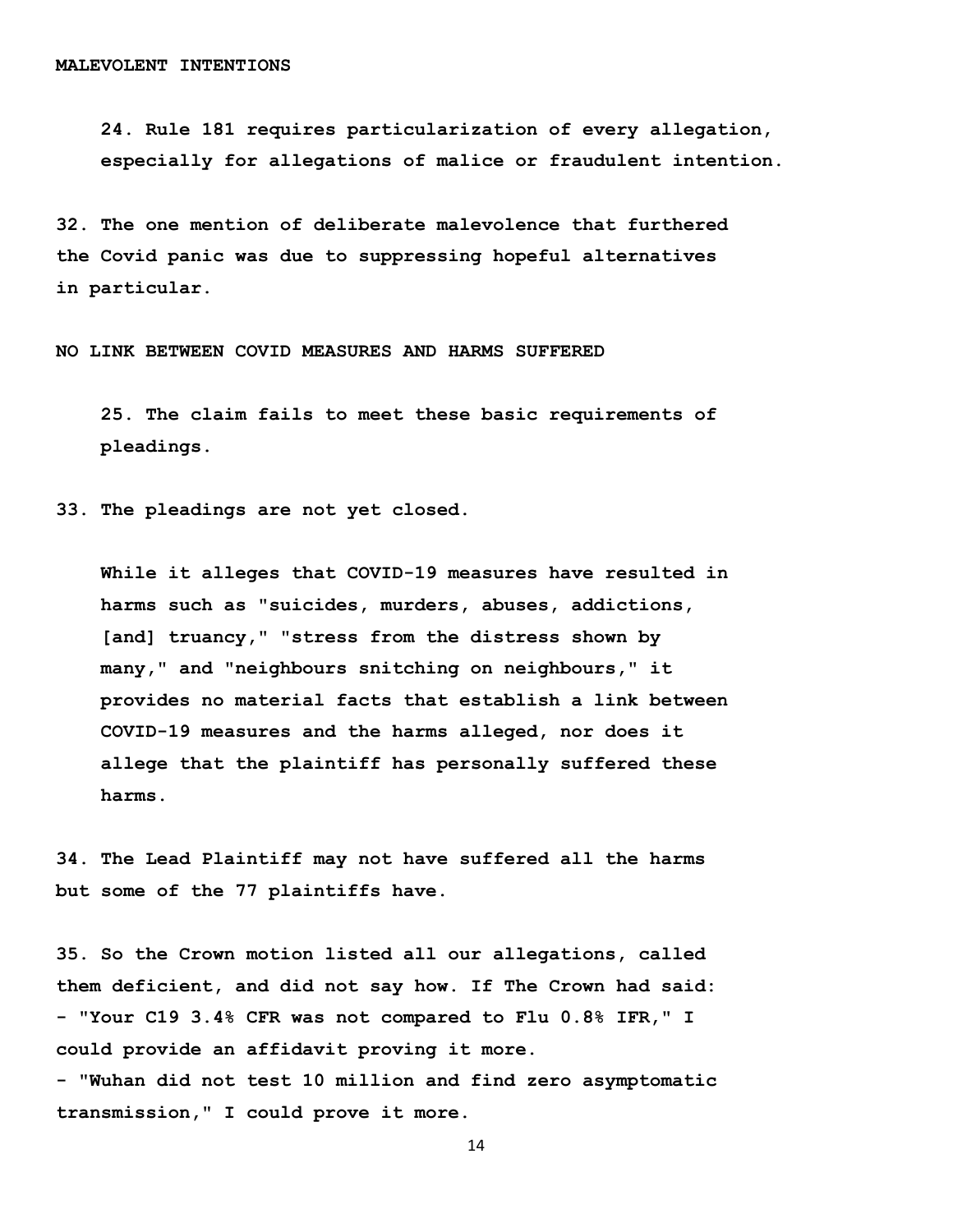**- "Not only 166 Canadians not in long-term-care died," I could prove it more.**

**- "CDC did not up the priority of C19 on death certificates over bullet to the head or lightning strike," I could prove it more.** 

**- "PCR test was not set too sensitive to generate extra false positives," I could prove it more.**

**- "The Gates UK Oxford study did not overdose their patients compared to France," I could prove it more.** 

**36. Canada keeps demanding more facts which don't have to be provided until a Statement of Defence is filed. So I don't have to provide proof of the allegations in my affidavit until after they file a Statement of Defence. You'd think the Ministry of Justice would know the Rules.** 

 **26. To the extent that the plaintiff is alleging that COVID-19 measures have infringed the rights of others, he also does not meet any of the requirements for public-interest standing...** 

 **27.. there is no reason why the Charter issues cannot instead be raised instead by an individual personally suffering from the harms alleged.**

**37. I'm not here complaining about suffering from the harms alleged, I'm here complaining about the lies causing the suffering from the harms alleged. And some of the others may have suffered the woes claimed but cannot add to the argument since they've been stayed.** 

# **EXISTING COSTS AWARDS AGAINST THE PLAINTIFF**

 **B. If The Claim Is Not Struck, The Plantiff Should Be Ordered To Provide Security For Costs**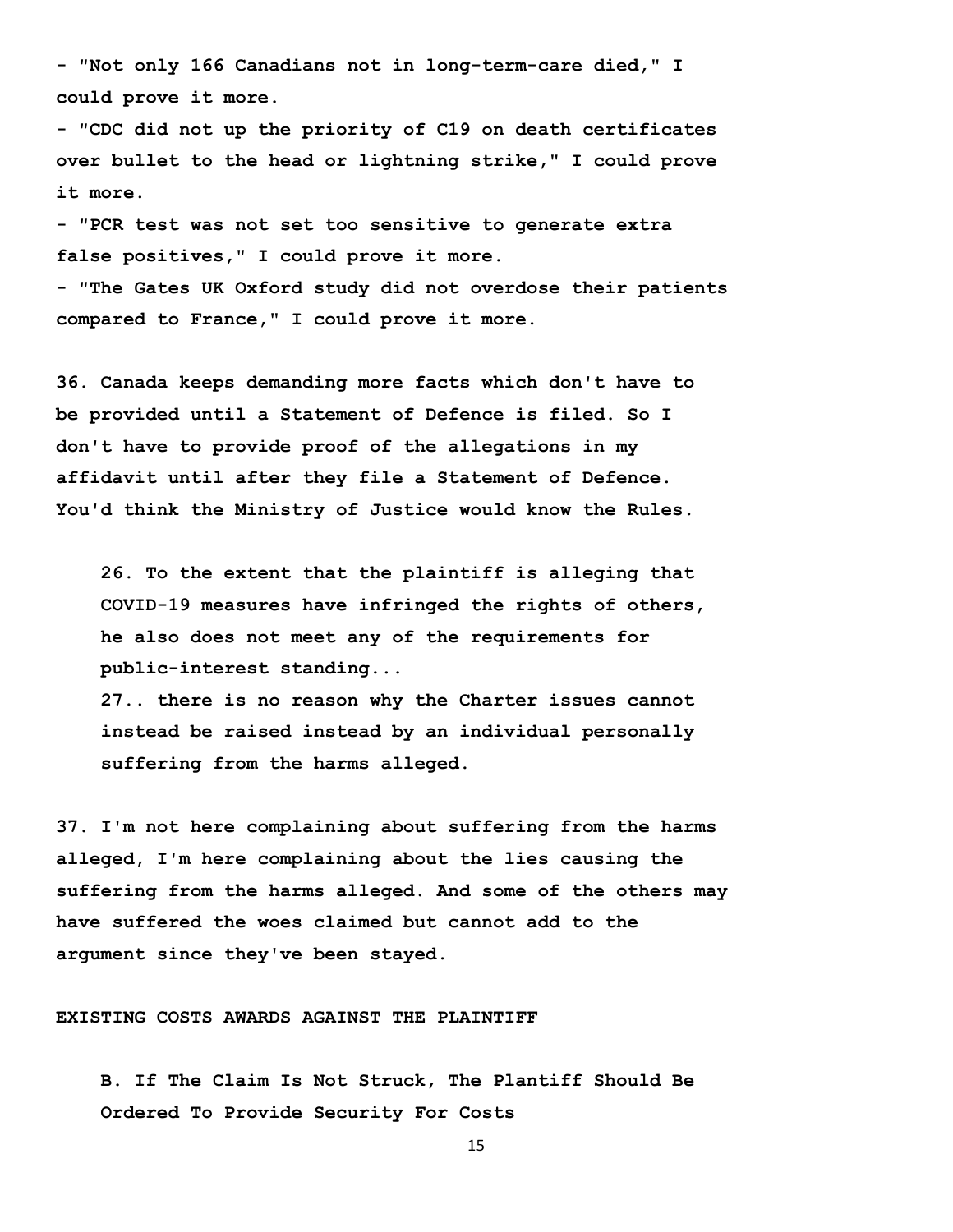**38. The Crown did not dissuade the judge from appointing me Lead Plaintiff so they could later dispute my being chosen. Remember in Para.9 of her April 8 2021 decision:** 

 **9. The Court noted that.. none of the plaintiffs disputed the John Turmel Claim's suitability as a lead claim.**

**39. Other plaintiffs did not dispute the suitability of Turmel as Lead Plaintiff while the Crown did not tell the Court they were going to be disputing Turmel's suitability due to owed costs from past actions once she had appointed him.** 

**40. What Canada can gain by disqualifying me? Appointing me Lead Plaintiff was to make it easier on the Crown. Without me, whom will they make Lead Plaintiff? Everyone else is stayed. Surely they don't hope getting mine dismissed for security will get everyone else who doesn't owe cost awards dismissed too?** 

**41. Appointing a new Lead would allow the Crown to have another few months worth of people taking the cytotoxic Spike vaccine before finding out the threat was exaggerated a hundredfold. Finding out the death rate was a hoax might curb enthusiasm for getting out of lockdown. The Crown and this Court knew that the lockdown is based on the Apple Orange comparison to exaggerate the threat a hundredfold and are already going to be blamed for every kid who committed suicide, every old-ager who died lonely without any family nearby, and everyone who dies of the jab since March when the motion to strike should have been finished.** 

 **15. The Federal Court, Federal Court of Appeal, and the Supreme Court of Canada have previously ordered the**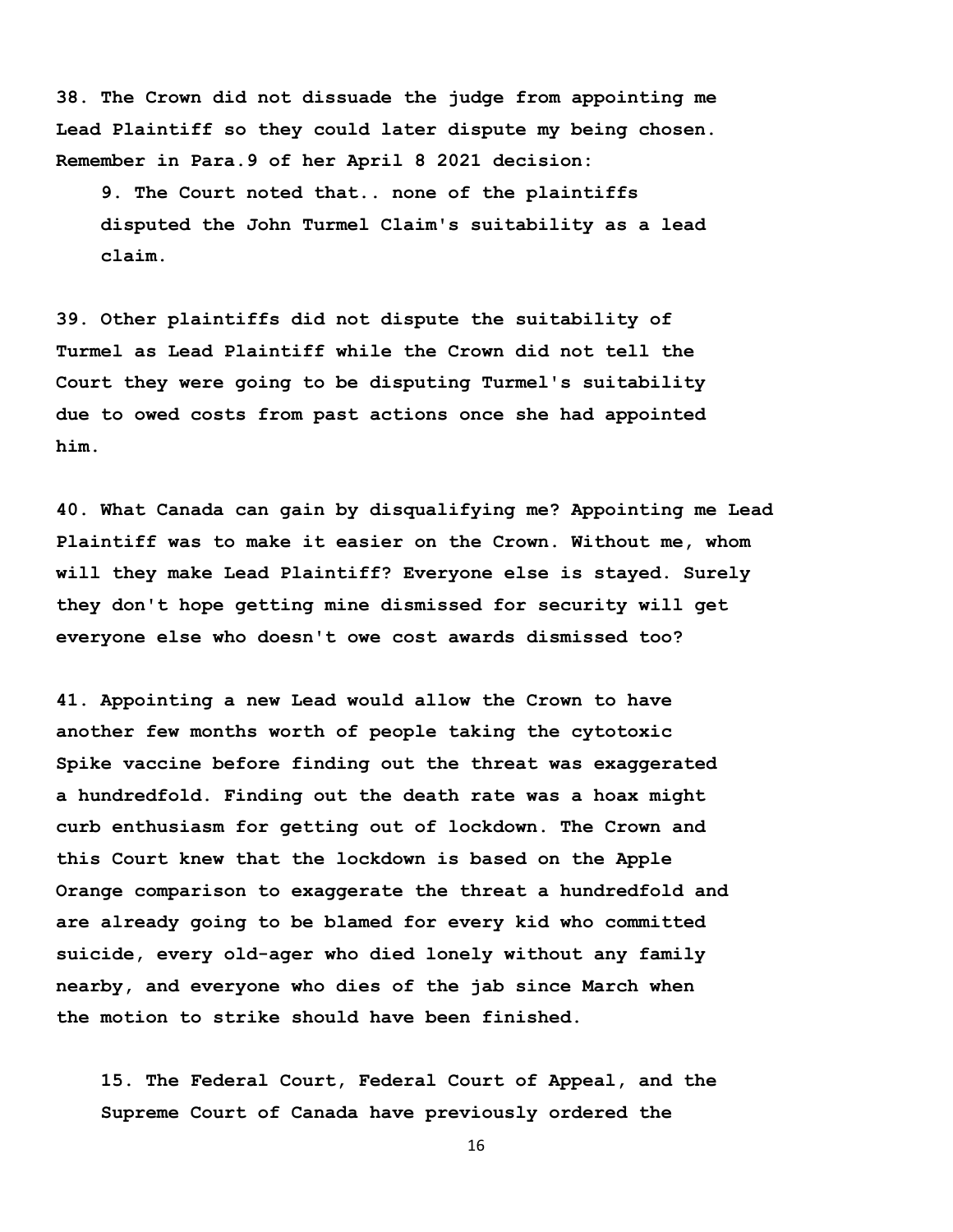**plaintiff to pay Canada's costs in six separate proceedings, totalling \$11,840.59...** 

 **(d) FC File No.: T-561-15: the Federal Court dismissed the plaintiff's constitutional challenge to the Canada Elections Act, and granted summary judgment in favour of Canada, with costs of \$6,105.03. An appeal of this decision was later dismissed for delay in Federal Court of Appeal File No. A-202-16; (e) SCC File No.: 37647: the Supreme Court of Canada dismissed the plaintiff's application for leave to appeal the Federal Court of Appeal decision in A-202-16,** 

 **with costs that were later assessed at \$877.70;**

 **16. These cost awards remain unpaid, and the total outstanding, including post-judgment interest is currently \$13,003.39.**

 **48. In the present case, the plaintiff has provided no evidence whatsoever concerning his financial circumstances, let alone evidence sufficient to establish that he cannot pay the outstanding costs awards or borrow or access funds from another source. He accordingly has not established that he is impecunious.**

**42. The Crown knows very well my financial circumstances having examined me a few years ago in an attempt to collect the costs on the Elections Office case and learned my sole source of income was Canada Pension since 2016 when I quit my job as a professional poker player. The Crown knew when it did not dispute my being chosen as Lead. If it didn't bother them enough to tell the judge, why would it bother them enough after they tricked her into selecting me.**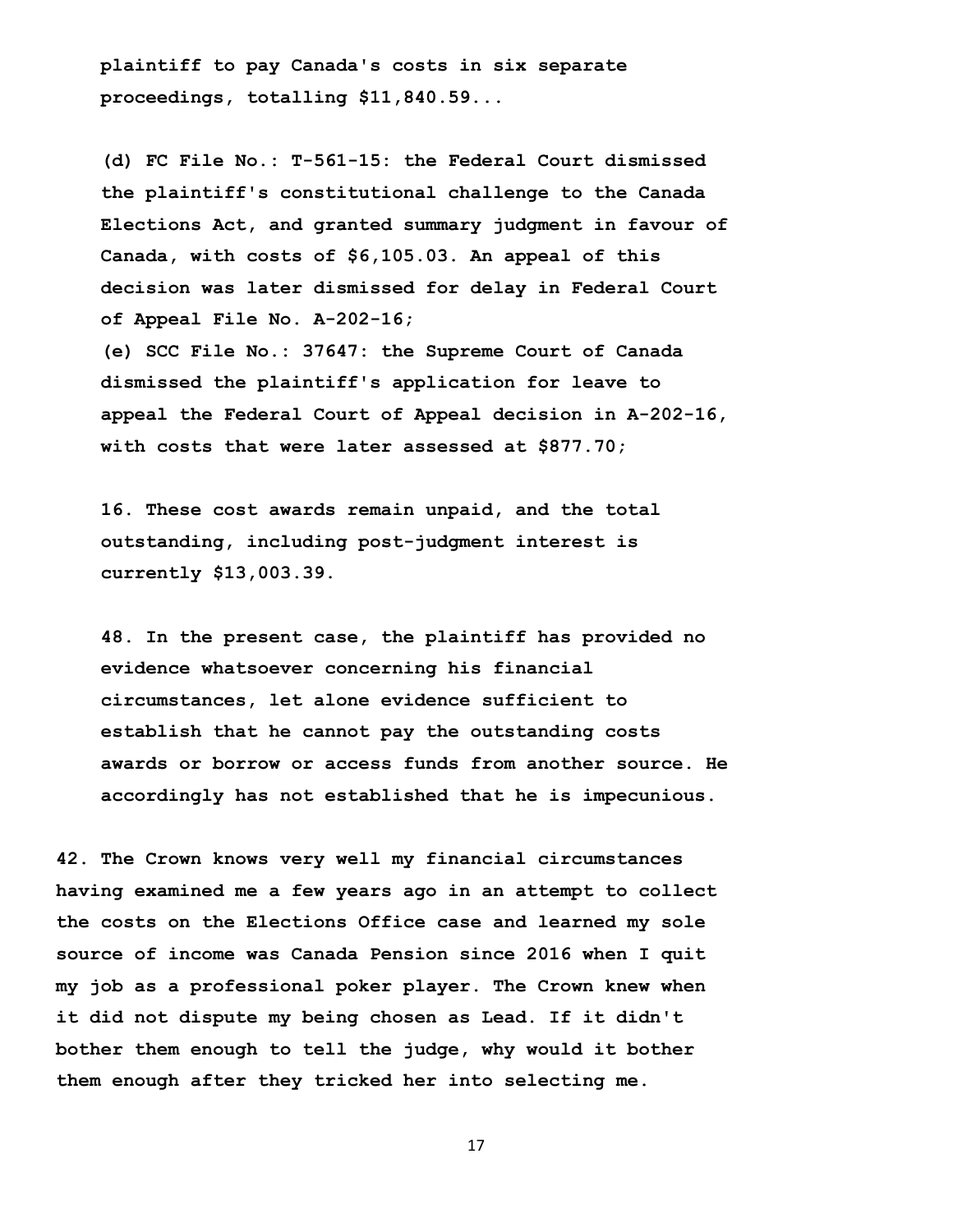**28. Freedom of peaceful assembly (Charter s 2(c)): The claim does not identify a federal measure that has directly prevented the plaintiff from peacefully assembling with others.**

**43. I have an \$880 ticket for attending the April 3 2021 Brantford anti-lockdown protest assembly could prevent me from peacefully assembling?** 

 **29. Freedom of association (Charter s 2(d)): The claim does not identify a federal measure that has directly prevented the plaintiff from joining with others to form associations, pursue other constitutional rights, or meet on more equal terms the power and strength of other groups or entities.**

**44. A declaration that the Covid death rate was a hoax would ensure no pressure not to form associations.** 

 **30. Mobility rights (Charter s 6): The claim does not allege that the plaintiff has been personally prevented from entering, remaining in, or leaving Canada, or from moving to or working in another Canadian province.**

**45. If I do not pay my fine, my license can be suspended. This would end if this court declares the virus a hoax. I am threatened with punishment if I go to the wrong place.** 

 **Although the claim refers to the federal pre-flight testing and 14-day quarantine requirements which have applied to travellers entering Canada since at least January 2021, the plaintiff does not allege that he has**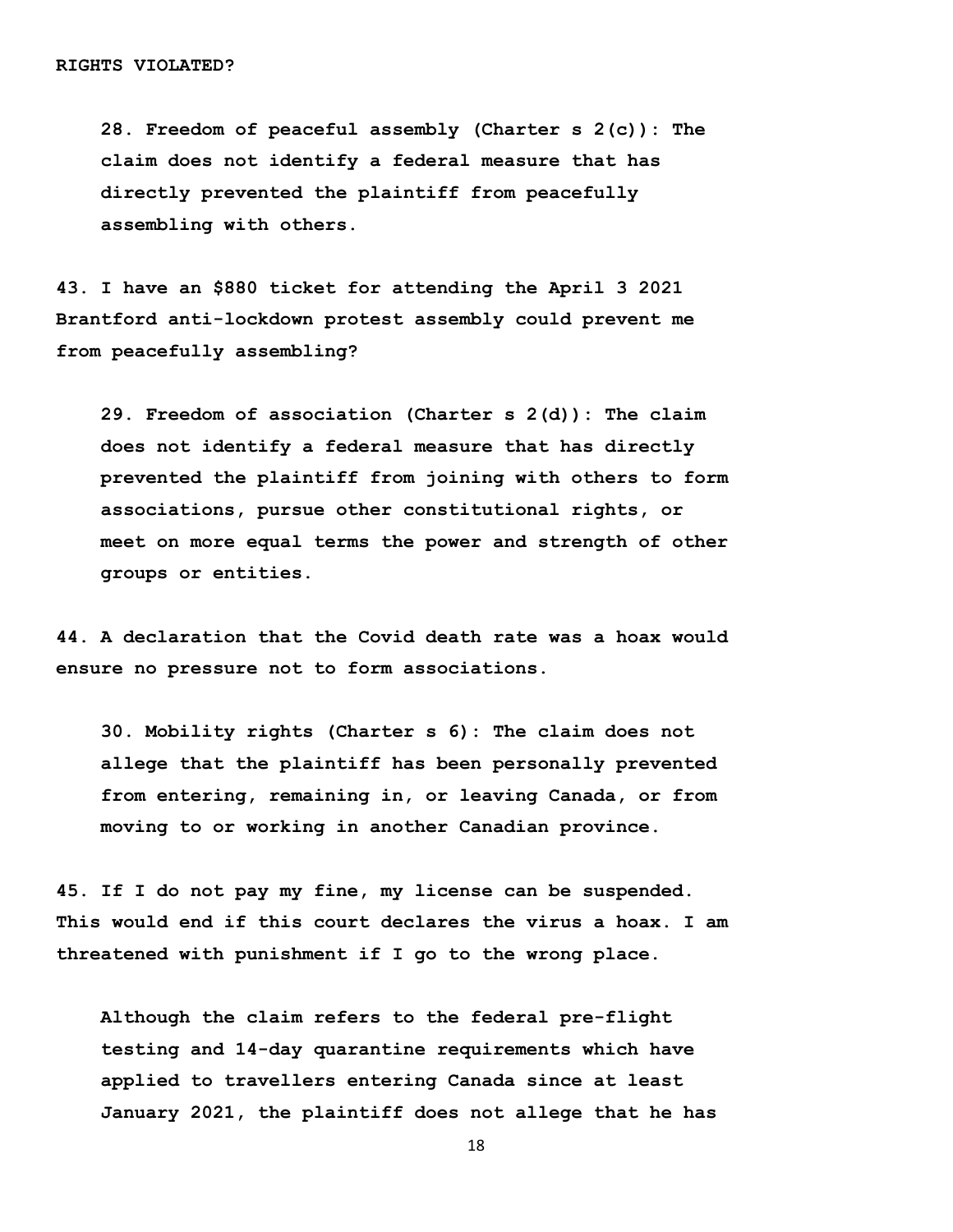**travelled internationally during this time or that he plans to do so anytime in the near future.**

**46. The other plaintiffs may so allege but were stayed.** 

 **31. Right to life, liberty and security of the person (Charter s 7): The claim does not put forward any facts capable of demonstrating that any federal measures deprive the plaintiff of life, liberty, or security of the person, or that any such deprivation is inconsistent with the principles of fundamental justice.**

**47. My S.7 rights are violated while I suffer consequences of no declaration of the death rate hoax.** 

 **32. For the purposes of the present motion, Canada accepts that the requirement to quarantine for 14 days after returning to Canada from an international destination engages an individual's liberty interests. However, as noted above, the claim does not allege that the plaintiff has travelled internationally during this time or that he plans to do so anytime in the near future.**

**48. My mobility right may not have been impacted yet because I haven't travelled but the mobility rights of the other 76 plaintiffs may have been and we can't find out since they are stayed.** 

 **33. While the claim also broadly alleges that COVID-19 measures have caused stress and seeks damages in relation to this stress, it provides no material facts concerning the psychological impact of COVID-19 measures on the plaintiff personally, let alone facts sufficient to show a "serious and profound effect" on his**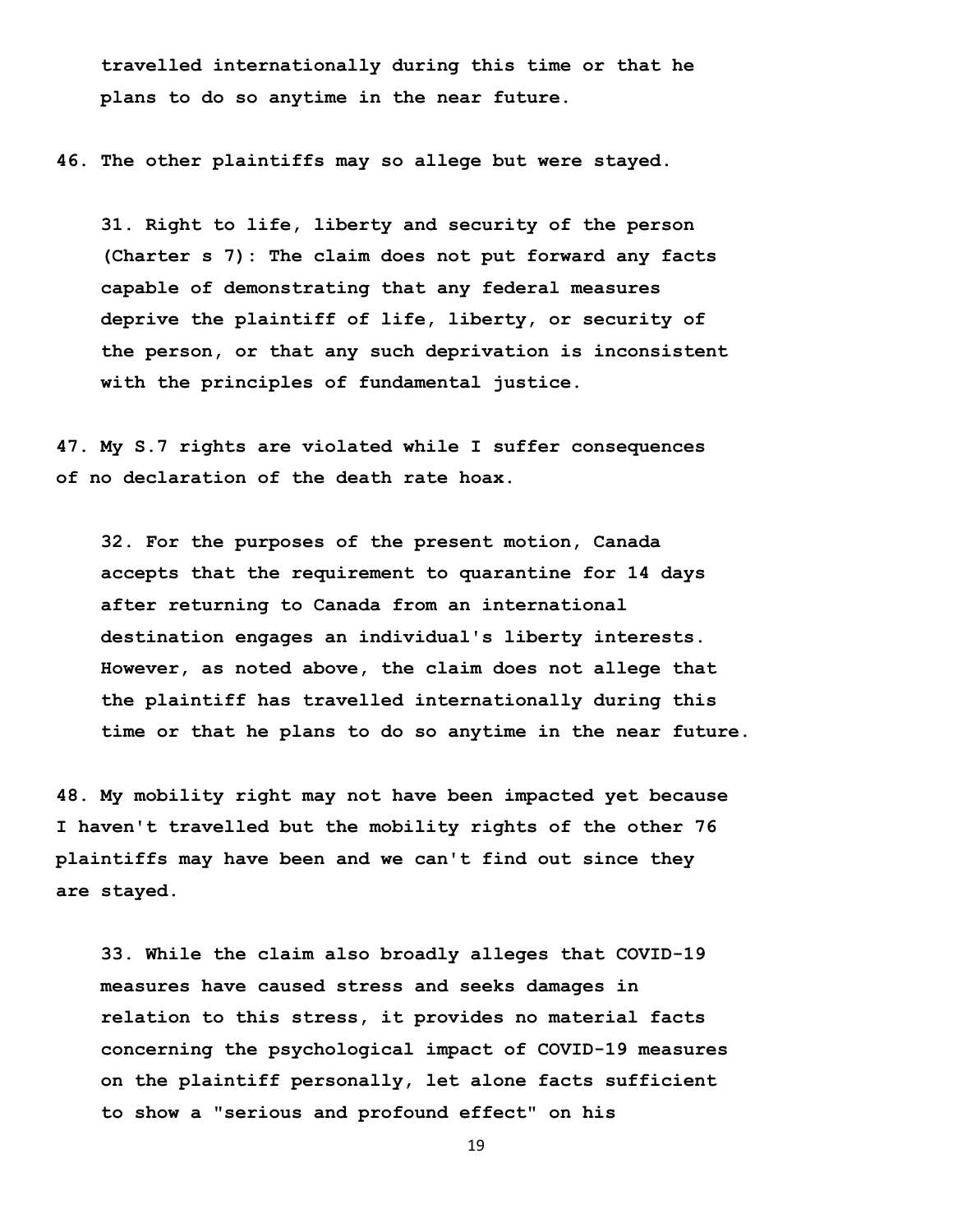**psychological integrity, which would be required to engage security of the person.**

**49. 76 other plaintiffs may provide material facts concerning the psychological impact of COVID-19 measures on the plaintiffs personally. That's why the Crown doesn't want them all involved, it's easier to make this argument if I'm alone.** 

 **34. Unreasonable search and seizure (Charter s 8): The claim does not identify any federal measures that authorize a search or seizure, and does not allege that the plaintiff has been personally subject to such a search or seizure.** 

**50. Some other plaintiffs may have been.**

 **35. Arbitrary detention or imprisonment (Charter s 9): The claim does not allege that the plaintiff has been detained or imprisoned pursuant to any federal measures.** 

**51. Failure of Health Canada to declare that the death rate was a hoax does threaten me with imprisonment if I do not comply with lockdowns.** 

 **36. Cruel and unusual punishment (Charter s 12): The claim does not contain any facts capable of demonstrating punishment or treatment that is grossly disproportionate in the sense that it outrages standards of decency and is abhorrent or intolerable to society.58 Indeed, in CCF, the Ontario Superior Court of Justice also held that "the claim that quarantine is cruel and unusual punishment is frivolous."**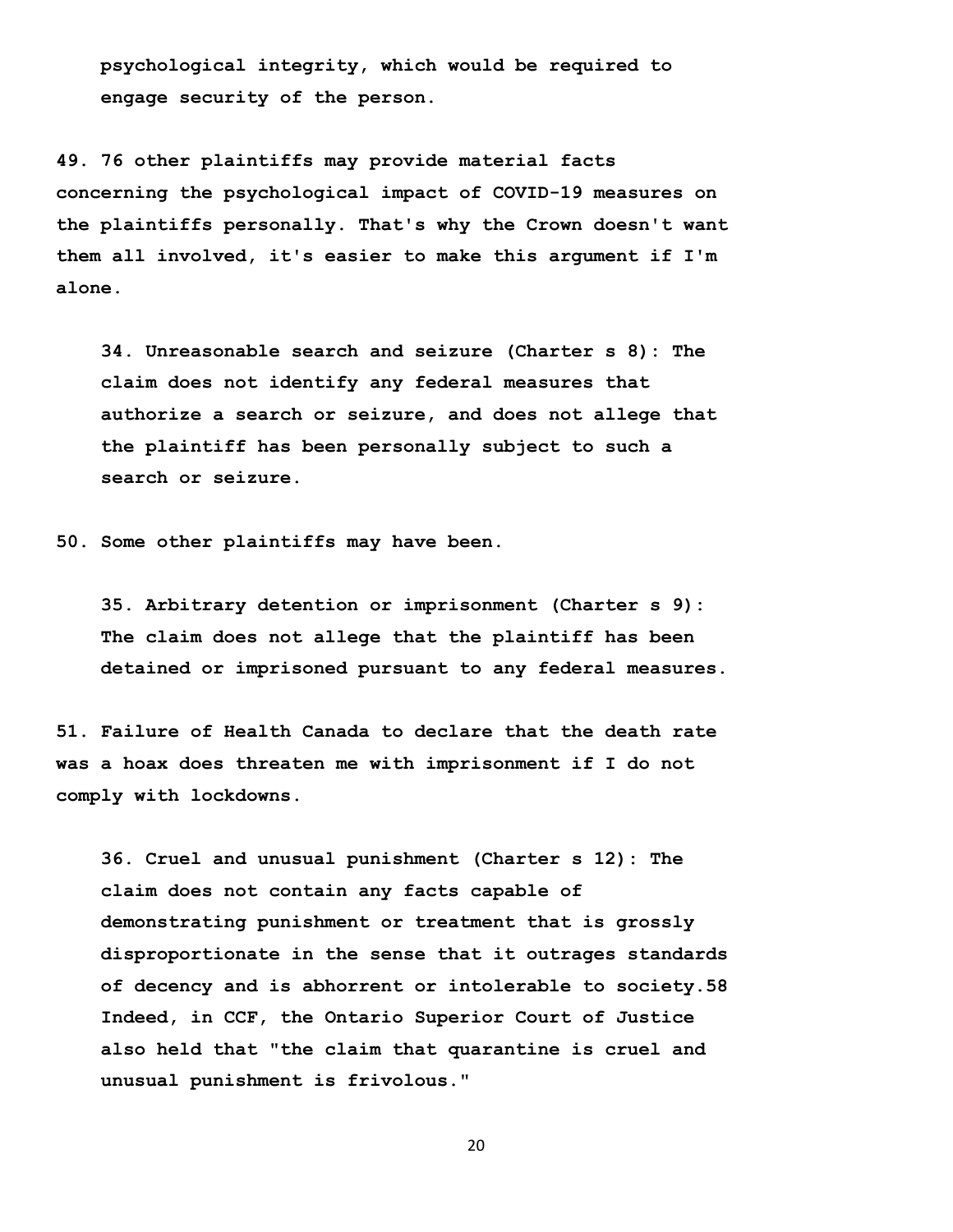**52. Quarantine is cruel and unusual punishment for a pandemic with hoax death rate. Don't tens of thousands of protestors in the streets demonstrate that lockdowns outrage standards of decency and are abhorrent or intolerable to society.**

**53. I note not one allegation has been disproved or contradicted. No contradiction that the threat was Apple Oranged a hundredfold. No contradiction of any allegation at all. So much has been labelled "irrelevant assertions, opinions, and conclusions" but not once shown to be wrong.** 

 **46. Rule 417 provides that the Court may refuse to order security for costs if a plaintiff demonstrates impecuniosity and the Court is of the opinion that the case has merit. Neither requirement is met in this case.**

**54. Plaintiff submits that both requirements are met. Merit is established with no reason to lock people down and only let them out if they take a vaccine for a hoax pandemic. I do not have the \$13,000 for security and Defendant knows it.** 

**55. Crown has to convince the court there is ZERO chance of success in our Cause of Anger. Cause of Righteous Anger. The issue is: Would you have taken cytotoxin jab if you'd been told, The numbers fudged exaggerating danger hundredfold? "We made a big mistake" said Dr. Bridle in alarm, "We didn't know the spike could travel, heart and brain to harm."** 

**56. Plaintiff submits the motion should be dismissed.**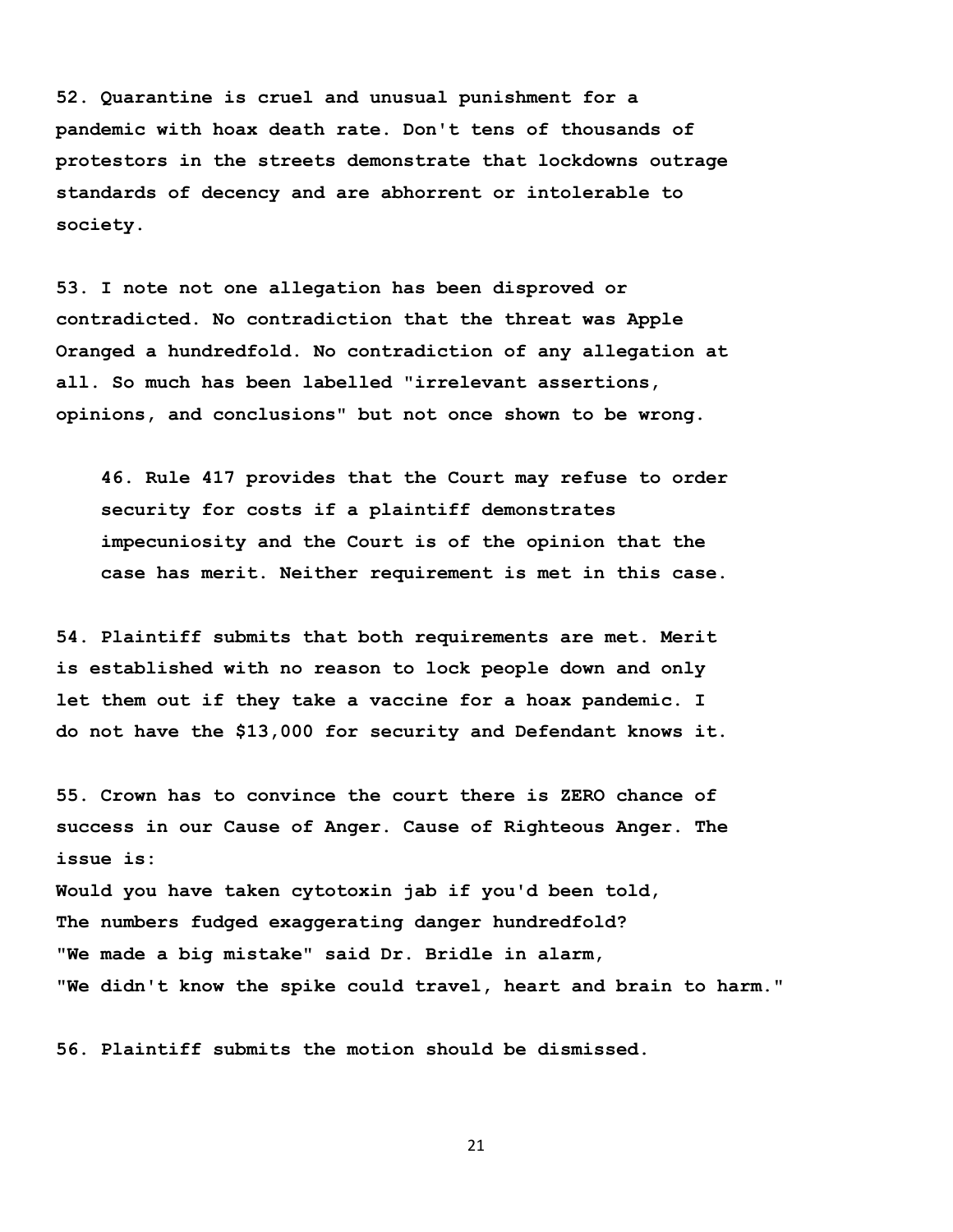**Dated at Brantford on June 22 2021.** 

JCJumel

**For the Plaintiff/Respondent John C. Turmel, B.Eng., 50 Brant Ave., Brantford, N3T 3G7, 519-753-5122, Cell: 226-966-4754 johnturmel@yahoo.com**